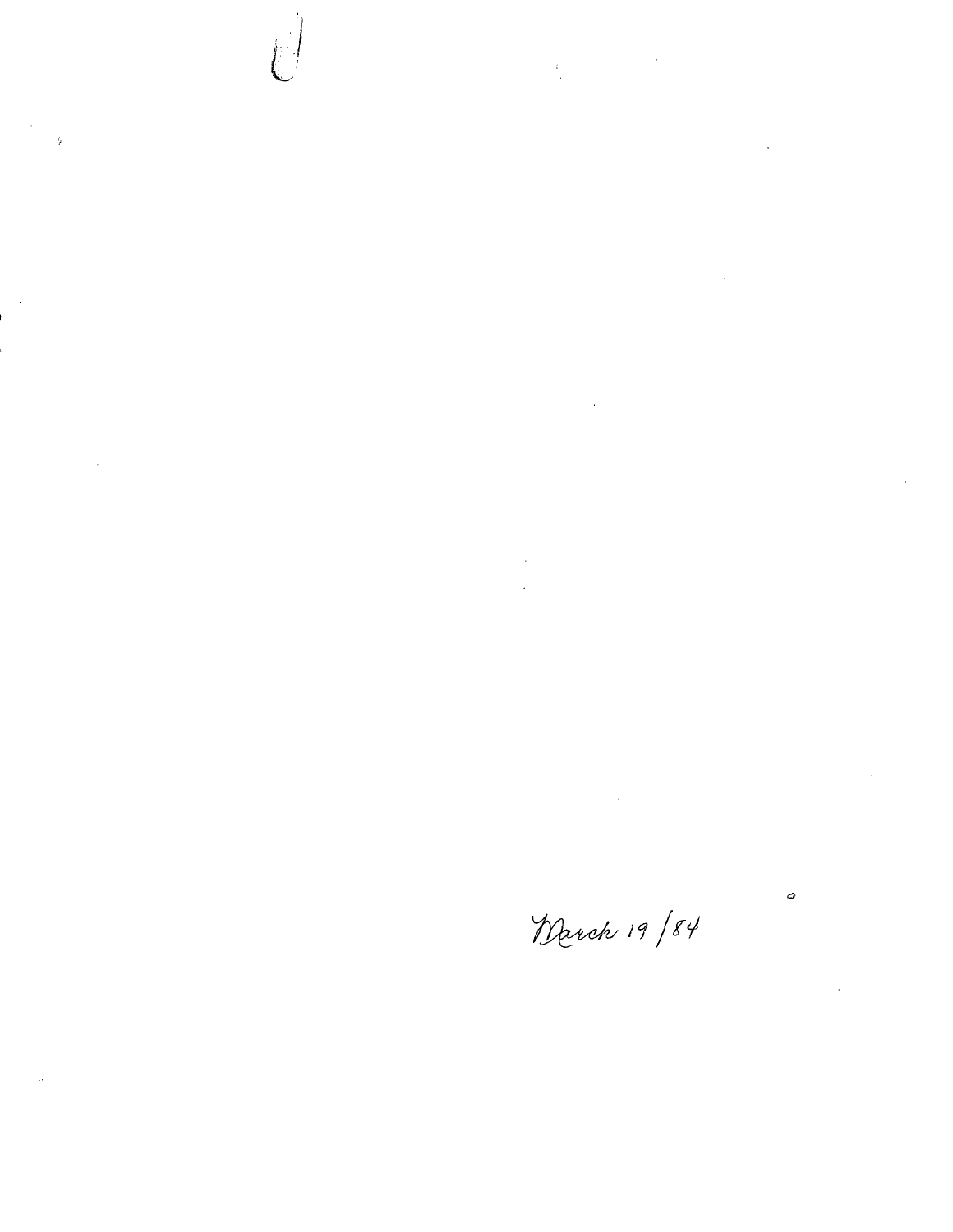The Minutes of the 77th Meeting of the Executive Committee of Science Faculty Council held on Monday, March 19, 1984 at 3:30 p.m. in Room 250 Allen Building.

Members Present: P.K. Isaac, Chair; Profs. J. Berry, N. Hunter, R. Lyric, G.I. Paul, K. Stewart, N. Arnason, N.E. Losey; Mr. S. Baker (SSA); R. Chabluk, Recording Secretary. Regrets: Prof. D. McKinnon

Visitors: J. McConnell, S. Johannson

Dr. Isaac presented Dean Bigelow's regrets and announced that he would chair the meeting.

- $1.$ The minutes of the 76th meeting were approved UNANIMOUSLY.
- $2.$ Dean Losey asked if item 3 on the Agenda, Academic Regulations: First Class Honours Regulations for Honours Co-op Program, could be moved up. Dean Isaac agreed.

Dean Losey explained that a request desiring changes to the Honours Co-op regulations had been received. This request had gone to the Committee on Student Standing and was now being placed before the Executive Committee of Science Faculty Council for approval.

The previous requirement for First Class Honours standing had stipulated that a student registered in the Honours Co-op program must attain a sessional grade point average of B+ (3.50) in each of the academic terms which constitute the third and fourth years of the program.

The proposal now being brought forth would stipulate that students with a combined average of 3.50 over the two academic terms which comprise third year, and an average of 3.50 in their fourth year would now be eligible to receive First Class Honours standing. -

Dean Losey moved that students in the Honours Co-op Program who obtained a combined average of 3.50 over the two academic terms in third year, and an average of 3.50 or better in their fourth year would now be allowed First Class Honours standing. APPROVED UNANIMOUSLY.

 $3.$ Dr. Berry then took the Committee through the course change proposals by department, as follows:

### Botany and Zoology

These departments wished to add a half course (numbered 1.2xx in Botany and 22.2xx in Zoology), "Principles of Ecology" in order to strengthen and expand the content of the ecology program. Course 1.228 (given in Zoology as 22.229) is also being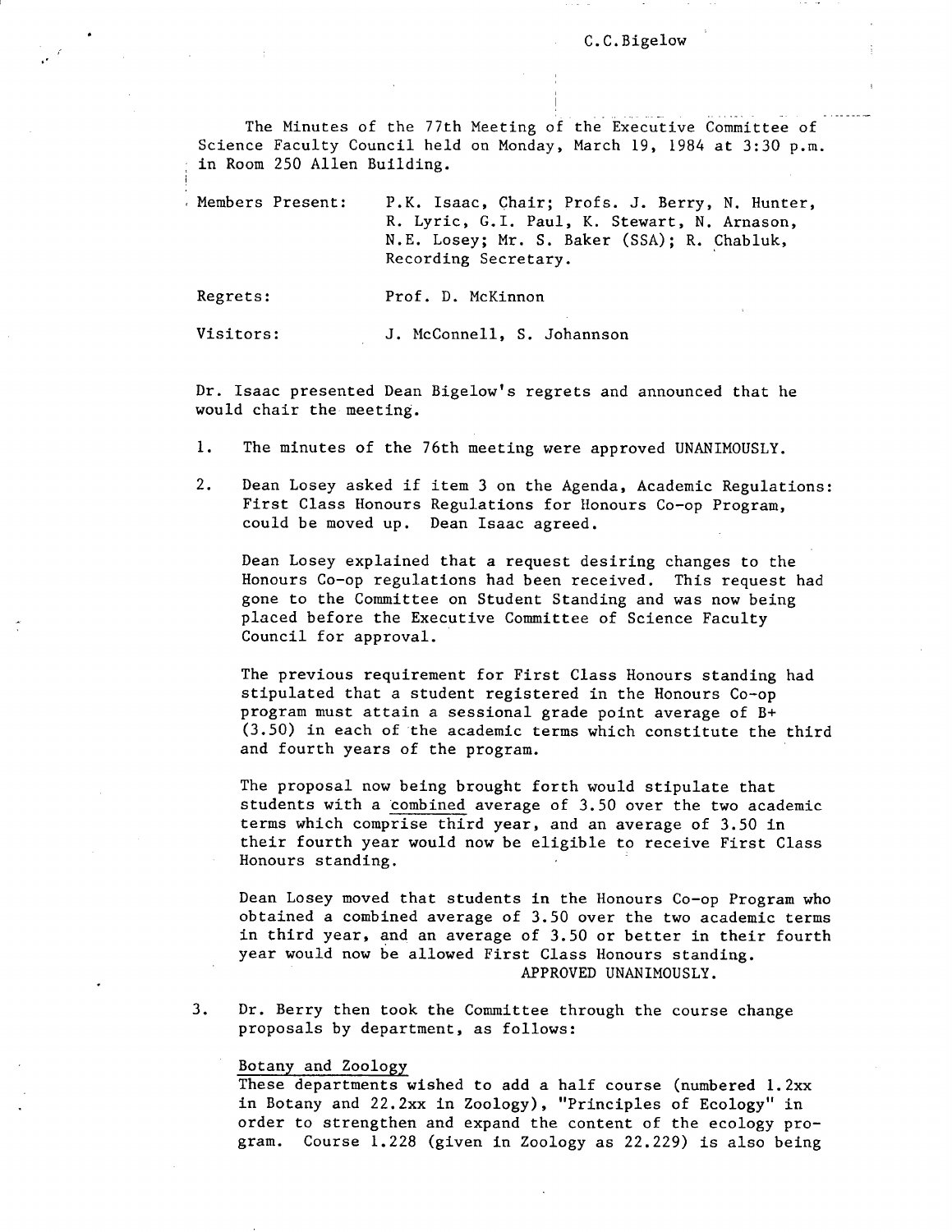slightly modified for the same reasons.

Moved by Dr. Berry, that the change be approved, along with the minor calendar modifications this produces.

APPROVED UNANIMOUSLY.

Zoology

22.235 Laboratory -- Structure and Physiology of the Human Body (2)

The work required in each term is clarified.

General Program Regulations: 1.246, Genetics may be acceptable as satisfying 3 credit hours of upper level Zoology courses. (This is necessary due to St. Boniface College's desire to give this course although they do not have sufficient Botany courses to make a 30 credit hour package, so wish to use 1.246 as a Zoology course.)

Moved by Dr. Berry that these changes be approved. APPROVED UNANIMOUSLY.

# Statistics Department

The Statistics Department wished to delete course 5.461, Statistical Topics II and add 5.4ef, Applied Multivariate Analysis, in an attempt to clarify a previously undefined calendar entry.

Dr. Arnason mentioned that he was aware that the Department of Botany was in the process of hiring a person who was expected to give a very similar course, and questioned whether the introduction of this course through the Statistics Department might produce problems for the person the Botany Department was hiring. Discussion of the need for a course of this kind followed, with Dr. Paul pointing out that, although no credit was given for the course, about 40 people had turned up for it in the past. Dr.. Paul suggested that Statistics was unaware of the fact that Botany might want to provide a similar course in the future. Dr. Berry pointed out that if we did not approve the request at this meeting, the course offering would not appear in the calendar for the fall of 1984.

The members present expressed the hope that Botany and Statistics would be able to co-operate with regard to this course.

Moved by Dr. Berry that the addition of the course be approved. APPROVED UNANIMOUSLY.

Department of Mathematics and Astronomy

The Faculty of Education had requested that courses 13.228, 13.229 and course 13.238 be listed strictly as service courses for Education students and not be made available to other students.

Moved by Dr. Berry, and APPROVED UNANIMOUSLY.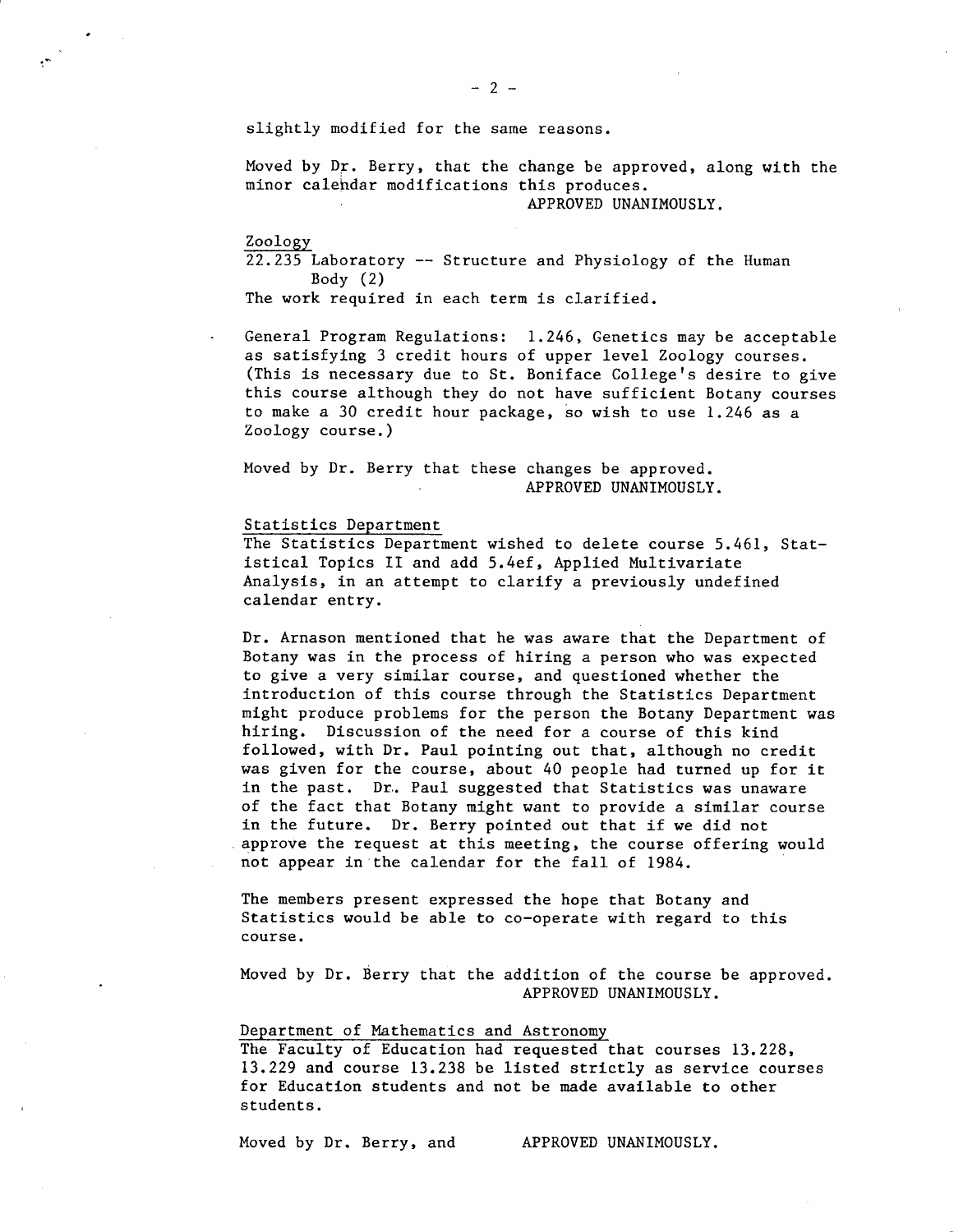Change to Honours Mathematics & Astronomy Program: (This program is currently awaiting UGC approval, and will be listed in the new calendar.) The Dept. of Mathematics wishes to delete the requirement to take course 16.359, which has a number of explicit prerequisites which students in Mathematics and Astronomy could not meet, and to add "at least 6 credit hours of approved electives" to the requirement of Years III and IV.

Moved by Dr. Berry, and APPROVED UNANIMOUSLY.

# Earth Sciences

 $\sigma^{(1)}$ 

Honours Geophysics

Students wishing to take courses not on the options list for Year IV have had to appear before the Committee on Student Standing to have the choices accepted. The Department of Earth Sciences will now be given the power to approve options not on the approved list.

Moved by Dr. Berry, and APPROVED UNANIMOUSLY.

#### St. Boniface College

It was noted that St. Boniface College is deleting 16.227F and 16.228F while adding 1.246F, 22.228F, 5.221F, 16.139F, 74.121F, and 74.206F.

COURSES OFFERED IN OTHER FACULTIES AND SCHOOLS AND ACCEPTABLE FOR CREDIT IN THE FACULTY OF SCIENCE:

School of Music: Courses 33.204, 33.413, and 33.414 -

Moved by Dr. Berry that all three music courses be approved. 5 IN FAVOUR

1 OPPOSED CARRIED.

Faculty of Physical Education and Recreational Studies: A request had been received from a student that course 57.231, Kinesiology, be approved for credit in the Faculty of Science. She wishes to use it in her program in order to attend chiropractic training upon graduation from the U of M in a 3-Year General program.

Dr. Berry moved that this course be accepted.

5 IN FAVOUR 1 OPPOSED

Dr. Stewart (Zoology) protested that there was a problem with two human-oriented Zoology courses which already exist and are open to Science students but are not to be used for credit by Majors or Honours students in Zoology. He did not feel it appropriate to allow credit for a similar course given by